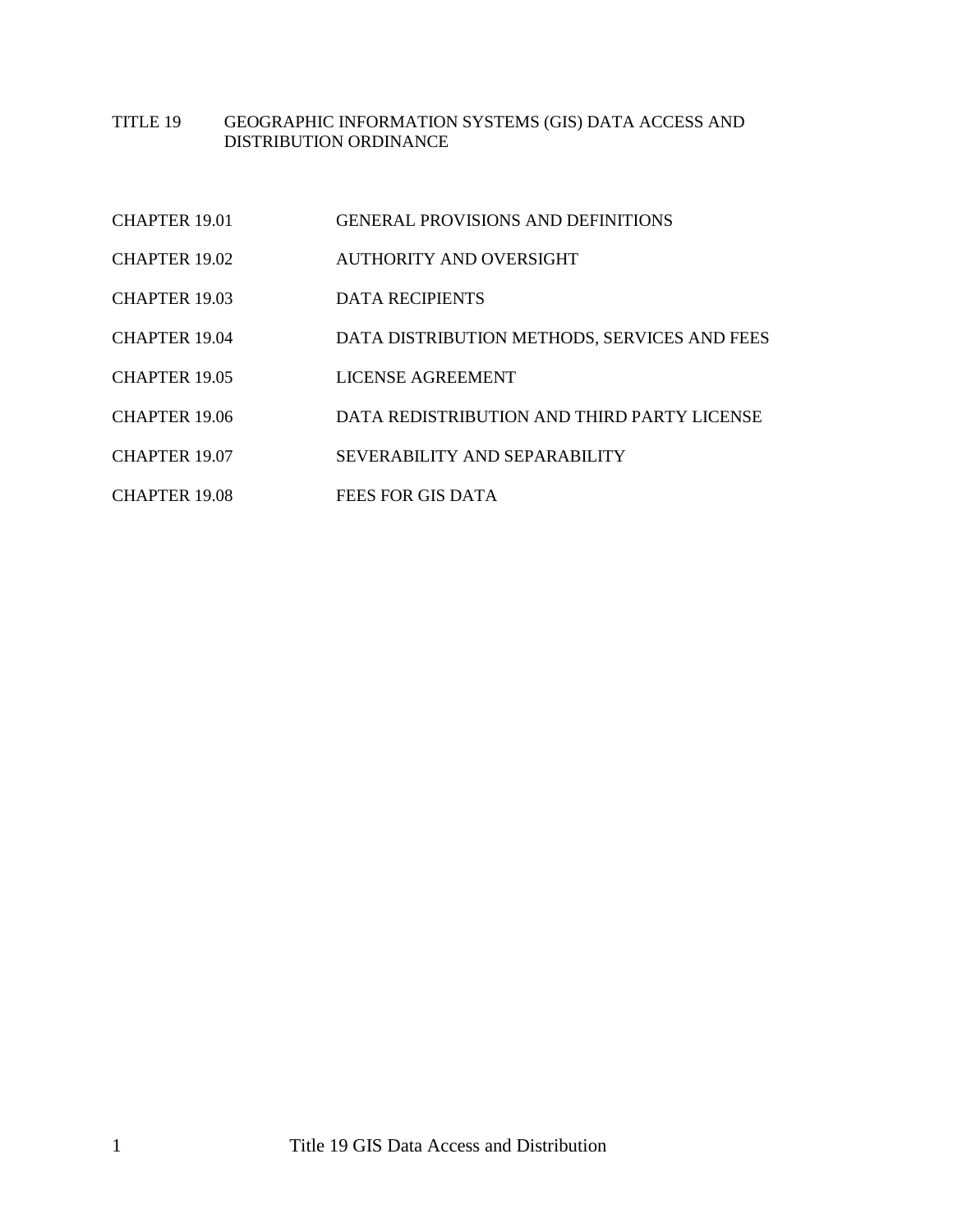#### <span id="page-1-0"></span>**Chapter 19.01 General Provisions and Definitions**

- 19.0101 Purpose. This Ordinance is promulgated under specific statutory authority of Chapter 7-18A-3 of the South Dakota Codified Laws. It is the intent of this ordinance to monitor by regulation and policy, the sale and distribution of GIS data and information pursuant to the GIS Coordinator and Steering Committee. The policies and procedures under this ordinance are intended to be prospective in nature.
- 19.0102 Title. This portion of the Brown County Ordinances shall be now cited and referred to as Title 19 – Geographic Information System (GIS) Data Access and Distribution.
- 19.0103 Definitions. For the purpose of clarity in this title or in subsequent data Restrictive Release Statements, the following terms are defined:

Agency. A synonym for "public agency," or "government agency."

Data Custodian. A synonym for data Steward.

Data Owner. The entity that holds the valid copyright for the subject data.

Derivative Data or Products. All works created by the Licensee which incorporate all or part of the Steward's data, including, but not limited to, a revision, modification, translation, abridgement, condensation, expansion, collection, compilation, or any other form of, or modification to, the Steward's data.

dGI. digital Geographic Information, a synonym for geospatial data.

Geospatial Data. The digital, geographic and location-based information, including related attribute records, data files, and metadata that are stored and maintained in the Data Owner's or the Steward's computer systems.

Geodata. A synonym for geospatial data.

GIS. Geographic Information System, the collection of computers, software, databases, and data that enable geospatial data to be received, manipulated, displayed, and distributed.

Licensee. Any recipient of the Steward's data that has agreed in good faith to the terms of the License Agreement, and is conducting data related activities accordingly.

Metadata. Information that describes geospatial data, such as the contact person in the data owner's agency, the contents of the dGI database, the data accuracy, projection, currency (date of capture), and format of the data.

Steward**.** The public agency responsible for the distribution of information used or collected by a public agency or government that is deemed to be public record - in this case, <name of public agency>. The data Steward may also be responsible for the collection, maintenance or update of an Agency's data. The Steward may or may not also be the data owner.

Steward's Data. A synonym for geospatial data.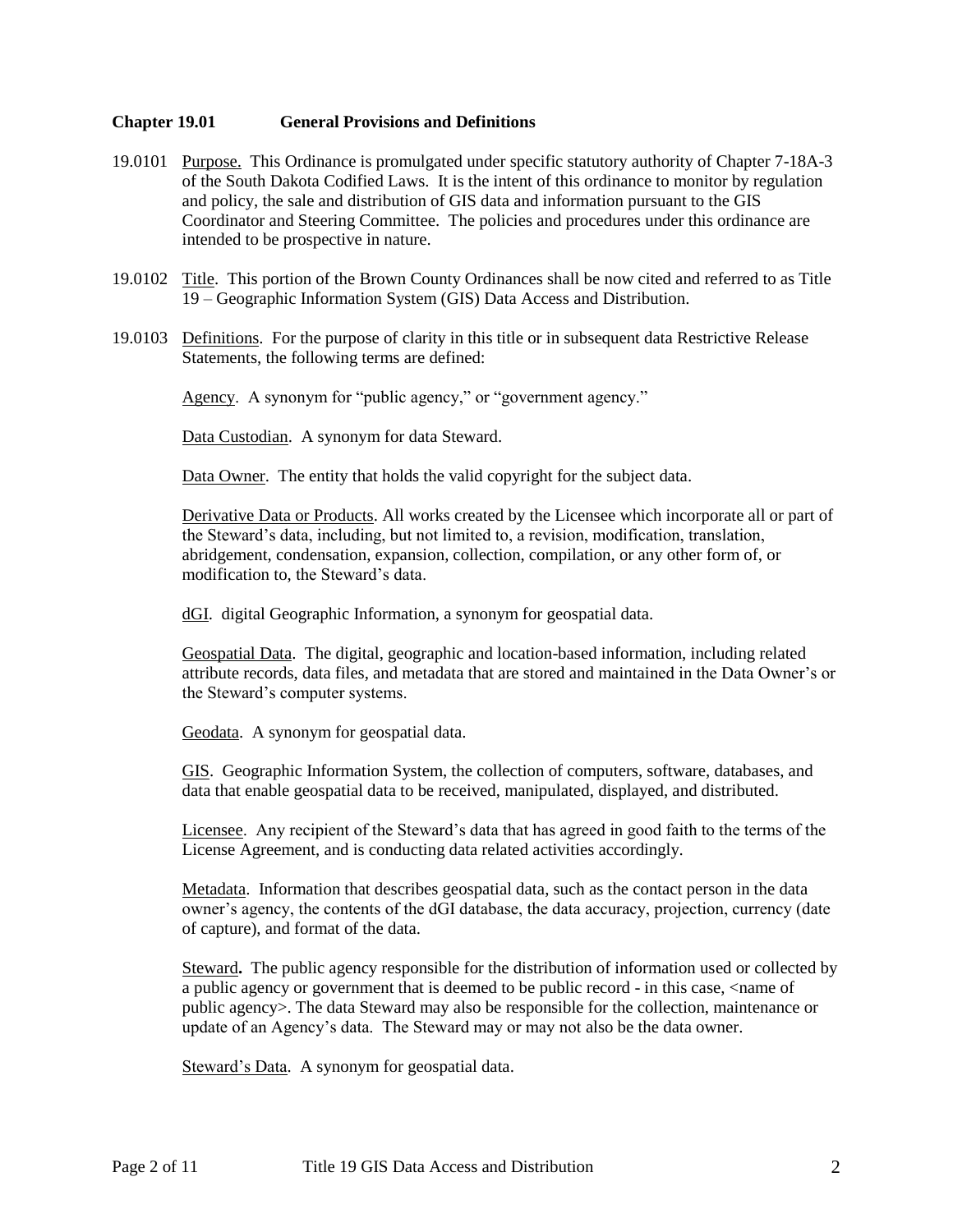## <span id="page-2-0"></span>Chapter 19.02 Authority and Oversight

- 19.0201 GIS Department. The GIS Department shall designate, develop, implement and maintain a Geographic Information System (GIS). GIS data and media shall be defined in writing by the GIS Coordinator and shall consist of printed media and digital data that has been created, collected, formatted, manipulated or otherwise maintained by the Brown County GIS Department or a designee thereof. The GIS will primarily be used by the various agencies of Brown County. The GIS Coordinator or a designee thereof shall provide oversight for access to GIS data by internal Brown County departments, employees and elected officials.
- 19.0202 GIS Steering Committee. A GIS Steering Committee shall be developed to review applications and grant authorization for access and dissemination of GIS data by external persons or entities. The GIS Steering Committee shall consist of the following core persons or designees thereof:
	- 1) Brown County GIS Coordinator, Committee Chairman
	- 2) Brown County Equalization Director
	- 3) Brown County Planning and Zoning Director
	- 4) Brown County Data Processing (IT) Director
	- 5) Brown County Commissioner

The GIS Steering Committee shall meet at least once each calendar quarter with special meetings to be called by the Committee Chairman as the need arises. Other individuals may be asked to participate in Steering Committee meetings but may not vote unless attending as a designee of one of the aforementioned core persons. For access to GIS data to be granted, a quorum of the GIS Steering Committee (at least 3 members) must approve a request in writing.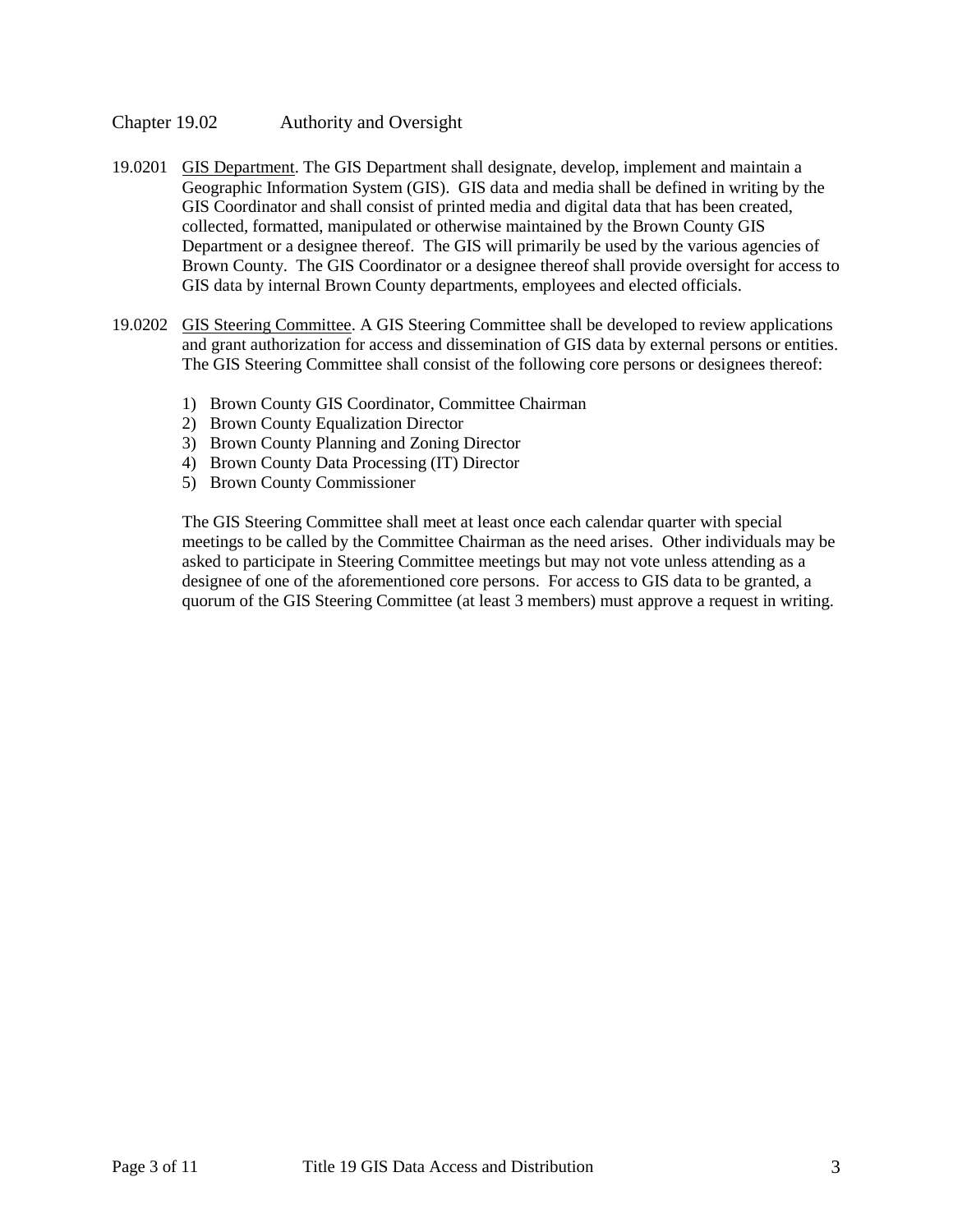# <span id="page-3-0"></span>Chapter 19.03 Data Recipients

19.0301 Classes of Recipients. Brown County, as a GIS Data Steward, intends to make its geospatial data available to all interested parties who agree to the terms of its Restrictive Release Agreement. The Steward reserves the right to differentiate the type of data and data services, as well as the price and the priority for service response, to be provided to each of the following classes of data recipients:

Value Providers. Includes data and cost sharing partners, emergency service providers, public agencies offering services or data in return for use of the Steward's data, or agencies whose mission is integral to the Steward's mission.

Data Redistributors. Private companies that 'value-ad' and re-sell the Steward's data and public agencies that redistribute the Steward's data. (See the "Data Redistribution" section).

Data User. All other recipients including other public agencies, private agencies and private companies that do not redistribute data, non-governmental and non-profit organizations, educational and research institutions, news media, students, and private citizens.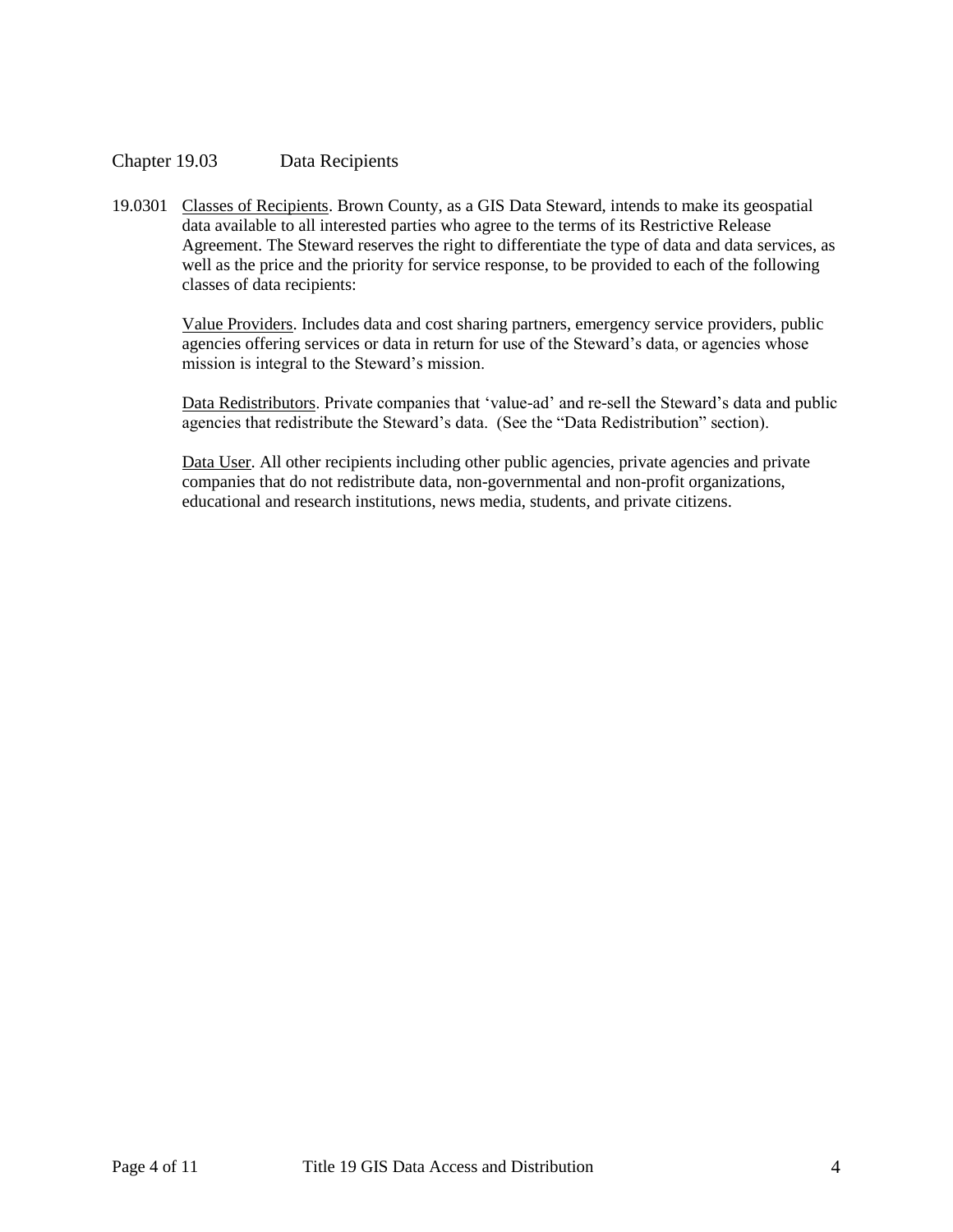#### <span id="page-4-0"></span>Chapter 19.04 Data Distribution Methods, Services and Fees

- 19.0401 General. The Steward intends to make its geospatial data available through one or more of the following methods pursuant to the Restrictive Release Agreement and depending on the availability and capability of the GIS staff, the availability and capability of licensed data redistributors, and the availability and capability of such internet-based applications as it deems practical and affordable:
	- 1) Copies of the GIS databases in the GIS format used by the Steward (or translated into a specified standard format), to be provided in such electronic output media as the Steward is capable of producing (for example, CD, tape or disk). [Steward-Owned]
	- 2) Copies of the GIS databases in the GIS format used by the Steward (or translated into a specified standard format), to be provided as downloadable files through a File Transfer Portal (FTP) via the internet. [Steward-Owned]
	- 3) Read and Write/Update access to authorized data partners, distributed via methods to be determined on a case-by-case basis. [Steward-Owned]
	- 4) Special requests for information, analysis, or data products, which are subsets of the Steward's digital GIS databases (e.g., custom data services, including data extraction, translation, reformat, or reclassification of data).
	- 5) Read-only access to the GIS databases (via the internet) through special application programs commissioned by the Steward. These programs will allow selective query and display of the data as well as printing of maps and data tables, but will not grant access to downloading or copying of the database.
- 19.0402 GIS Standard Data Products and Pricing List. In order to facilitate the exchange or translation of data among different GIS system formats, the Steward shall maintain a database, which shall include a current list of the Steward's GIS data, products and pricing including designations of ownership, privacy and security restrictions. The list shall be amended as necessary by the GIS Department and annually reviewed and approved by the GIS Steering Committee.

This document may be used for internal management of the Steward's data resources and to inform data requesters and data Licensees so that they may use the Steward's data effectively. The GIS Data Product List may include, but is not limited to, themes, layers and features of mapped elements and corresponding key-linking and descriptive attributes. The List should include the spheroid, datum, and map projection for each theme or layer. The List should also include tables that diagram the contents of data records, the linkages between record types, and the linkages between related databases that store information pertaining to the mapped features.

The GIS Data should but is not required to embed suitable descriptive information (metadata) into data files so as to enable other GIS systems to read and translate the data. Such capabilities shall be employed whenever practical.

The data Steward shall utilize database standards in structuring and identifying its database contents whenever practical and feasible. Such standards include those published by the Federal Geographic Data Committee (FGDC) as well as others.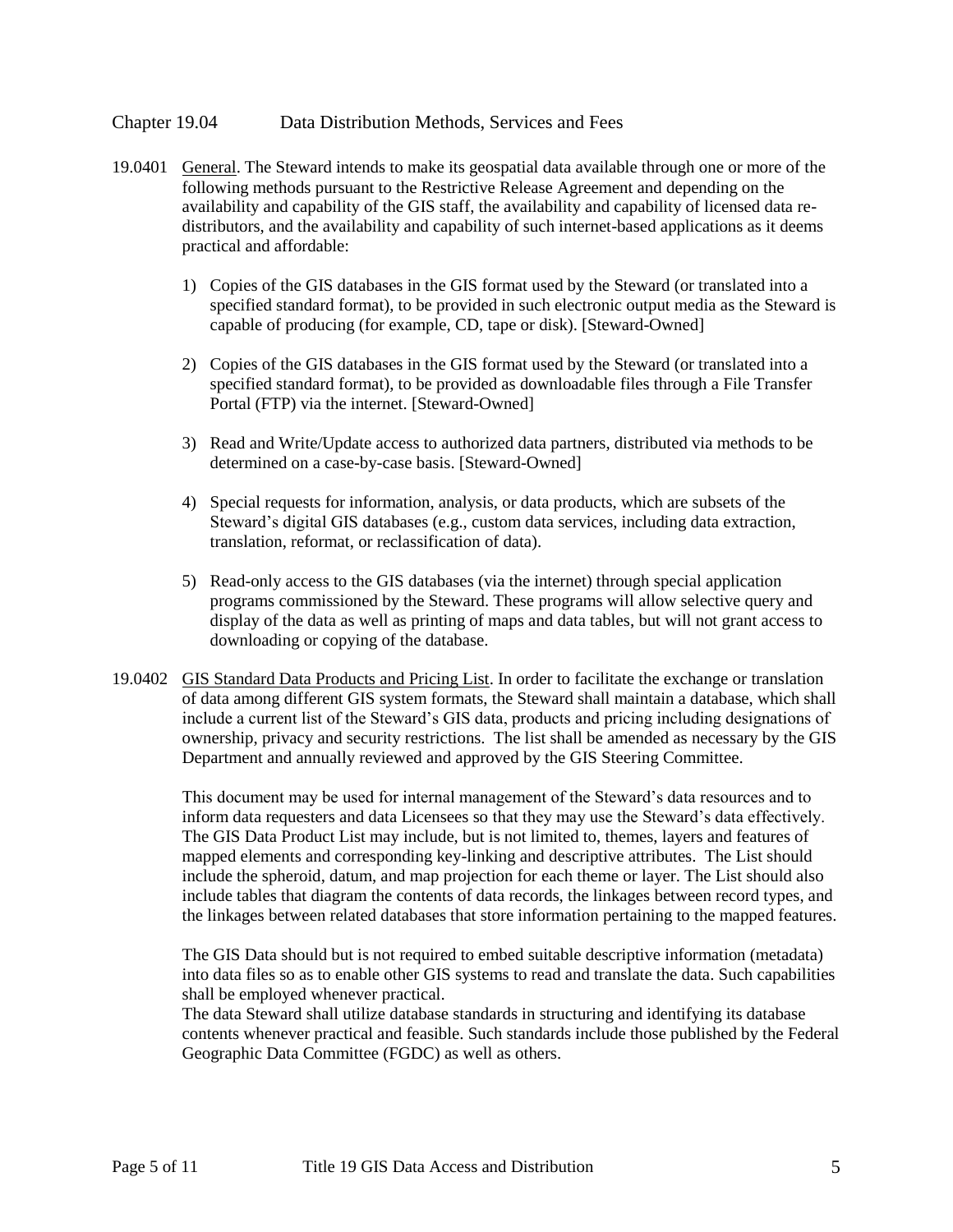19.0403 Fees for GIS Data. The Brown County GIS Steering Committee may grant to other government entities, institutions, organizations or individual's access to GIS web-based data at no cost to the government entities, institutions, organizations or individual; to be determined by the GIS Steering Committee.

If distribution of specific GIS data is approved by the GIS Steering Committee, the GIS data shall be available in either paper format or in ESRI Shape File or Geodatabase digital format, whichever has been requested and approved.

Fees for specific GIS data sets, preparation costs including an hourly Customization Fee for custom data services including data extraction, translation, reformatting or reclassification of data and Standard Product Fees including digital or paper media among others shall be set and adjusted annually, as necessary, by the GIS Steering Committee. A database of individuals and organizations having access to GIS data sets and any fees collected in association with access to such will be administered by the Brown County GIS Department.

<span id="page-5-0"></span>19.0404 Subscriptions to Web-Based GIS Data. All GIS subscriptions issued pursuant to this section shall be executed by the person or entity requesting the full web based GIS site access. The subscription fee shall be set and adjusted annually, as necessary, by the GIS Steering Committee. A database of individuals and organizations having access to the web-based data and any fees collected in association with access to such will be administered jointly by the Brown County Equalization and GIS Departments.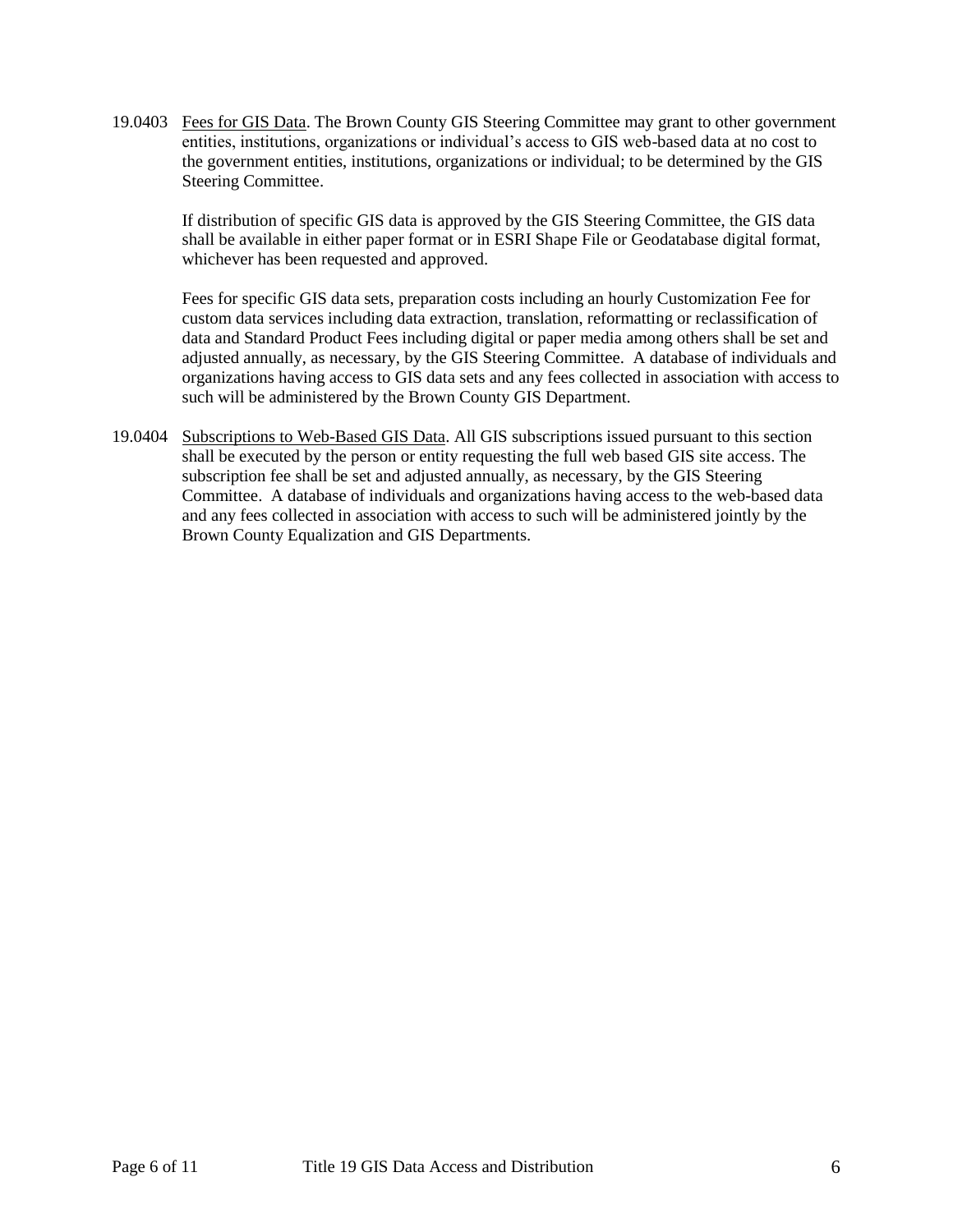#### Chapter 19.05 License Agreement

- 19.0501 Restrictive Release Agreement. Requests for GIS data must be accompanied by a GIS Services and Data Request Form (available upon request) to be completed by the person or entity (or designee thereof) requesting the data. Specific intentions for access to and dissemination of the data must be provided within each request. Members of the GIS Steering Committee or their designees shall either approve or deny any written request for the proposed use of the GIS data.
- 19.0502 Copyright and Copyright Notice. The public agency, Data Owner, or its Steward, asserts its right to regulate the distribution of its data through its claim of ownership as a copyright. All title, ownership, and intellectual property rights which may exist or be created with the geospatial data shall remain with the Owner.

The organizational structure of the GIS databases, the coding of the GIS databases, the format of the GIS databases and the graphic design of its maps are the property of data Owner, as registered and protected by U.S. copyright statutes and treaties.

All publications, including via the internet, using any of the Steward's data for release to the public or to others outside the Licensee's organization or using geographic information derived from the Steward's data and identifiable there from must include a copyright notice such as:

"Copyright, <dd/mm/yyyy>, <Brown County, SD>" or

"Derived from data that is Copyright, <dd/mm/yyyy>, <Brown County, SD>"

19.0503 Data Security and Oversight. If written permission is granted, the data requestor will keep and maintain the GIS data in a secure manner, will keep a record of the location of the GIS data, and will return the GIS data to Brown County or destroy the GIS data and inform Brown County of the same upon the cessation of the use of the GIS data.

The data requestor will have an ongoing and continual duty to notify any employees, agents, contractors or other individuals having access to the GIS data as a part of the requestors authorized use of the GIS data of the restrictions set forth in this section and in the Written Permission Form, and to ensure that the employees, agents, contractors or other individuals comply with the same.

19.0504 General Disclaimer. All subscription holders, data requestors and the public acknowledges and understand that GIS data is not a legally recorded map, survey, or legal document and that GIS data may contain errors; the GIS data is for reference only and the subscription holders, the public and data requestors will not use or rely upon the GIS data in any other way.

Further, all subscription holders, data requestors and the public acknowledge and understand that Brown County has provided the GIS data on an "as is" basis and makes no representations, guarantees or warranties whatsoever regarding the GIS data whatsoever, including but not limited to representations, guarantees or warranties that the GIS data is fit for any purpose, or is accurate, complete or correct; and further that Brown County expressly disclaims any and all liability of any nature whatsoever arising out of any use of the GIS data by any person or entity.

19.0505 Data Corrections and Additions. Users of the Steward's dGI that correct errors in the data, or that update the data with more current information, shall make these modifications available to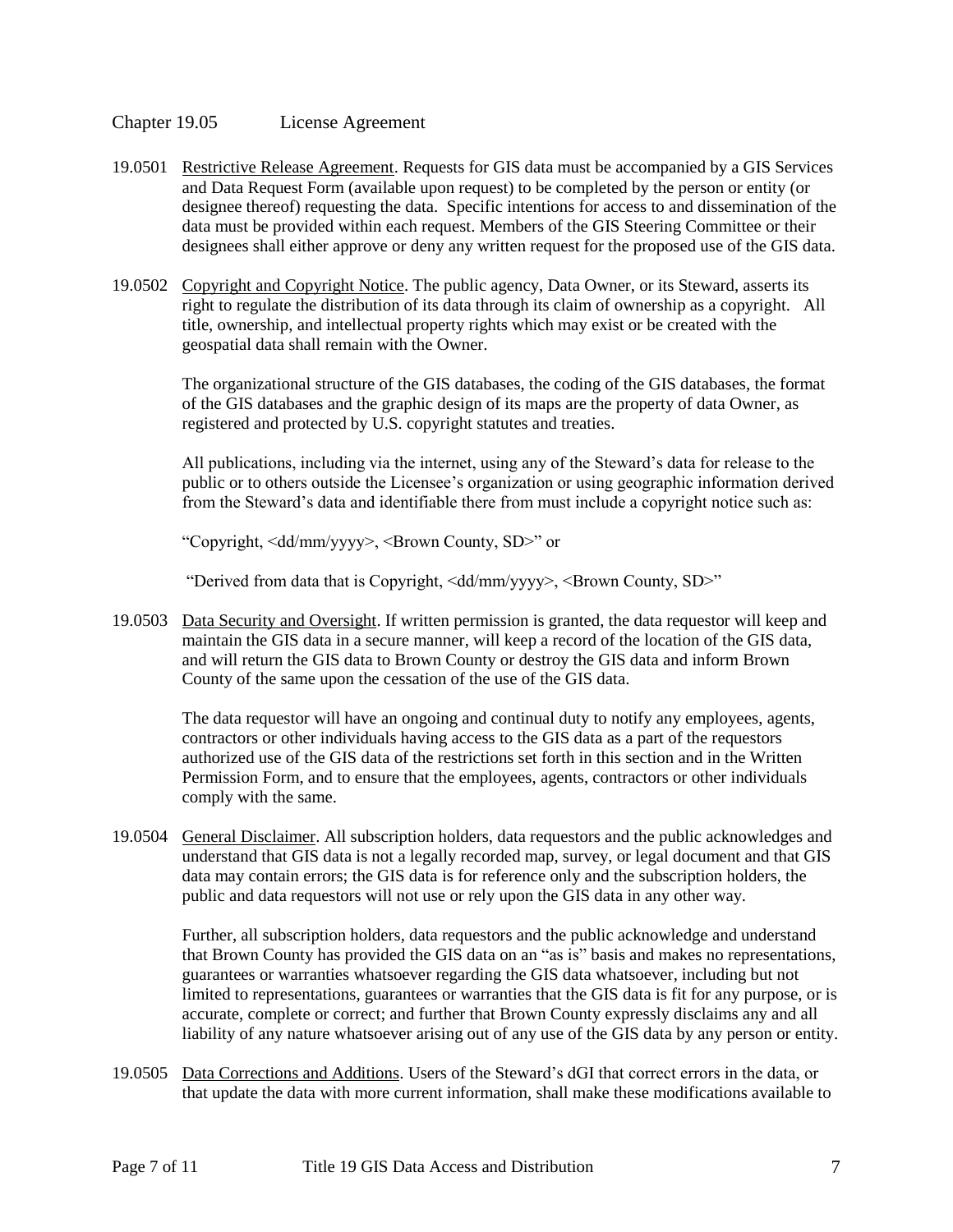the Steward. These data updates, additions, revisions, or corrections shall be provided in a format compatible with the format from which the data were received from the Steward.

Licensees of the Steward's dGI that create or modify additional themes, layers, features or data elements based on, or in reference to the Steward's data, shall make these additions available to the Steward, provided they are not the exclusive, proprietary interest of the Licensee. These data additions shall be provided in a format compatible with the Steward's data format. The Licensee assesses these exchanges of data to be of equal value to both parties.

- 19.0506 Release of Indemnity. All subscription holders, data requestors and the public shall defend, release, indemnify and save and hold harmless Brown County and its officers, agents and employees from any and all claims, damages, demands, liabilities, losses, actions, suits, costs, expenses, legal fees, judgments, causes of action, or other legal, equitable or administrative proceedings of any kind whatsoever, of or by anyone whomsoever, regardless of the legal theory(s) upon which premised, which in any way result from, are connected with, or arise out of, directly or indirectly, the actions or omissions of any person or entity in connection with any use of the GIS data obtained by any person or entity; from Brown County, whether such use is authorized or unauthorized, by any person or entity, including actions or omissions of any person or entity; officers, employees, agents, representatives, invitees, subscription holders, data requestors sub-consultants, or any other individual obtaining access to the GIS data provided by Brown County to the subscription holders, data requestors or the public;
- 19.0507 Penalty for Improper Acquisition or Misuse. It shall be a Class 2 misdemeanor for any person or entity, to acquire, maintain, or use for any application the GIS data without first obtaining a subscription to the data or by completing and having approved by the GIS Steering Committee a Restrictive Release Agreement thereby granting access to the GIS data under the conditions set forth in this ordinance.
- 19.0508 Unauthorized Use. The subscription holders and data requestors shall, upon request from Brown County, use its best efforts to assist Brown County in identifying any unauthorized use of the GIS data by any person or entity that may have gained possession of the GIS data provided by the Brown County to the subscription holders or data requestors.
- 19.0509 Causes for Injunction. The subscription holders or data requestors acknowledges and understands that any use it makes of the GIS data that is not in compliance with this section or provided for by a subscription or Written Permission will cause irreparable harm and significant injury to Brown County and that Brown County may seek and obtain injunctive relief against the subscription holders, data requestors, or any person or entity, for acting or threatening to engage in or facilitate the unauthorized use of the GIS data, in addition to any other equitable or legal remedies that may be available to Brown County.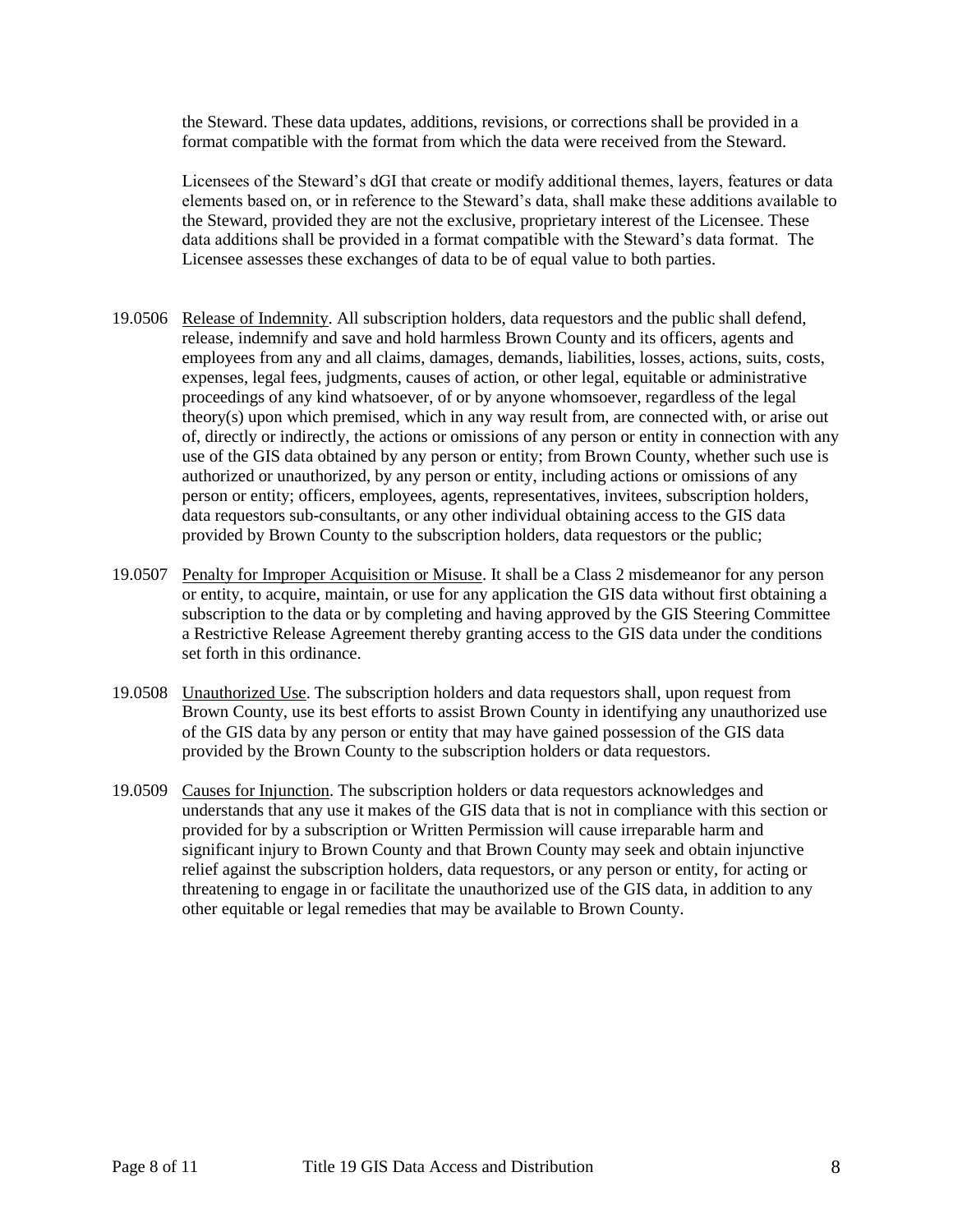## <span id="page-8-0"></span>Chapter 19.06 Data Redistribution and Third Party License

- 19.0601 Sublicensing. Any individual, organization or agency that has obtained a subscription to GIS web-based information from Brown County shall not sublicense, assign, lease, post on the internet, transfer, sell, abuse or intend to abuse as to commit harm, allow the use of, permit access to, distribute, allow interactive rights to, or otherwise make the GIS data available to any other person or entity except as specifically provided for in the Written Permission Form and authorized by the GIS Steering Committee.
- 19.0602 General. Recipients of the Steward's data (Licensees) may not redistribute or re-sell the Steward's data to third parties unless they notify the Steward they intend to do so and agree to the relevant terms of the License Agreement, specifically, payment of a resale royalty fee, and the requiring of third party recipients to sign a similar License Agreement protecting the rights of the Steward. Licensees that sell or distribute the Steward's data to third parties shall obtain their agreement to the same licensing terms as are stated herein. Third parties shall sign a similar License Agreement with the Licensee. Third parties shall not be permitted to redistribute or resell the data unless they sign a License Agreement with the Steward.
- 19.0603 Derivative Data or Products. The Steward retains all rights pertaining to its data, particularly those regarding its redistribution or resale. So long as its data remains an identifiable and extractable subset of the Licensee's data or products, such data or products will be considered "derivative" of the Steward's data. (For example, re-printing the Steward's base maps in a more convenient size, and display format).

Any portion of the geodata or its derivative products that are modified or merged into another computer file by the Licensee, so as to form a separate entity the original contents of which are unidentifiable and extractable, shall be considered a separate product, free from the provisions of the License Agreement, so long as it is in no way associated with the Steward. (For example; a hazardous materials storage site suitability map comprised of data from many agencies that has been overlaid, merged, and reclassified).

Non-derivative products would incorporate the Steward's mapped features with mapped features and descriptive attributes from other sources in such a way that the original data themes or layers are indistinguishable.

19.0604 Value Added Services. Licensees are permitted to create application programs that query and analyze the Steward's data and produce specific products there from. These are considered to be value-added services, not subject to the Steward's rights regarding data redistribution. (For example; a printed map of boat ramp locations or an on-line guide to restaurants).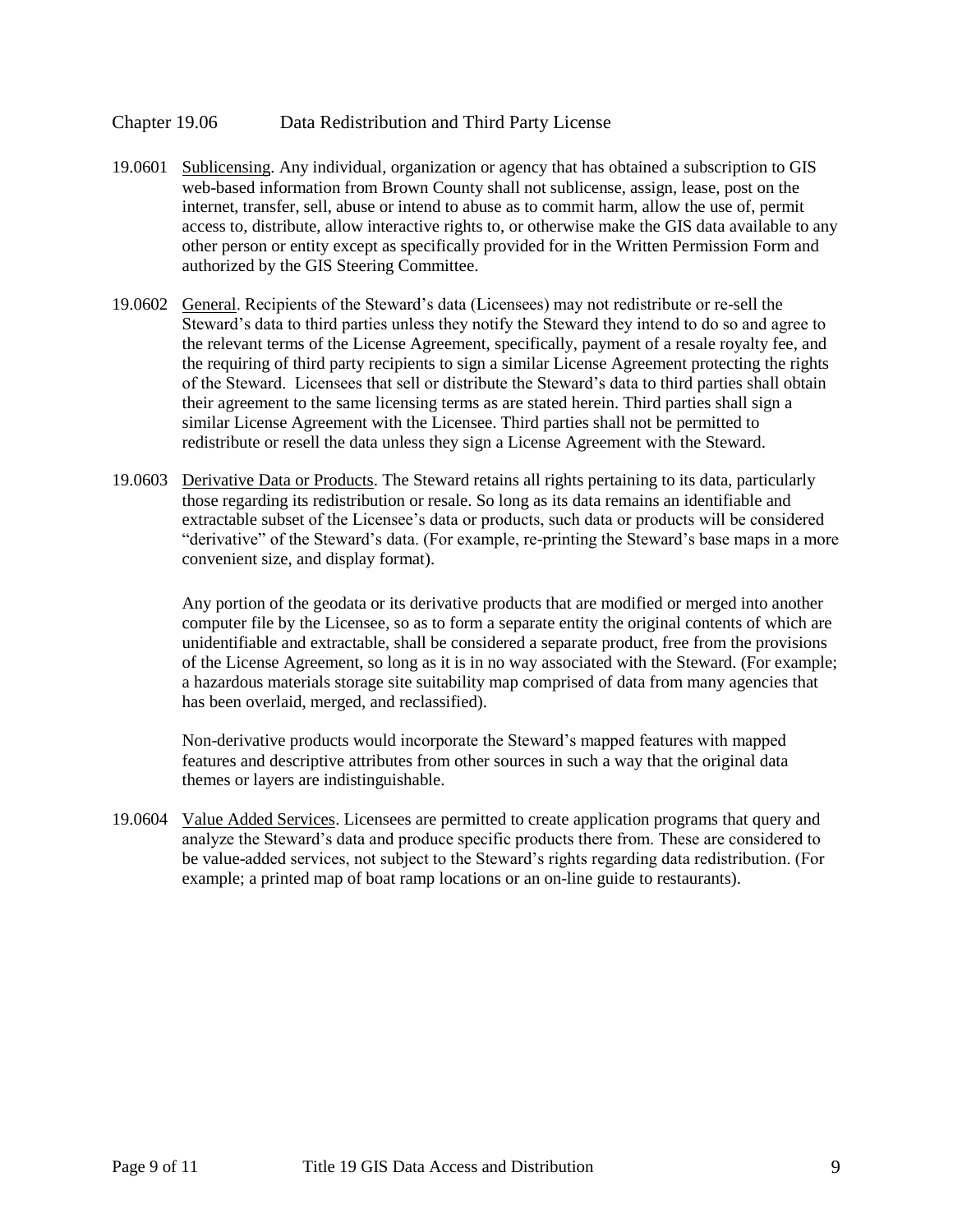# <span id="page-9-0"></span>Chapter 19.07 Severability and Separability

Should any Section, Sub-section or Provision of these GIS Regulations be declared by a court of competent jurisdiction to be invalid or unconstitutional, such decision shall not affect the validity or constitutionality of the GIS Ordinance as a whole or any part thereof other than the part so declared to be invalid or unconstitutional.